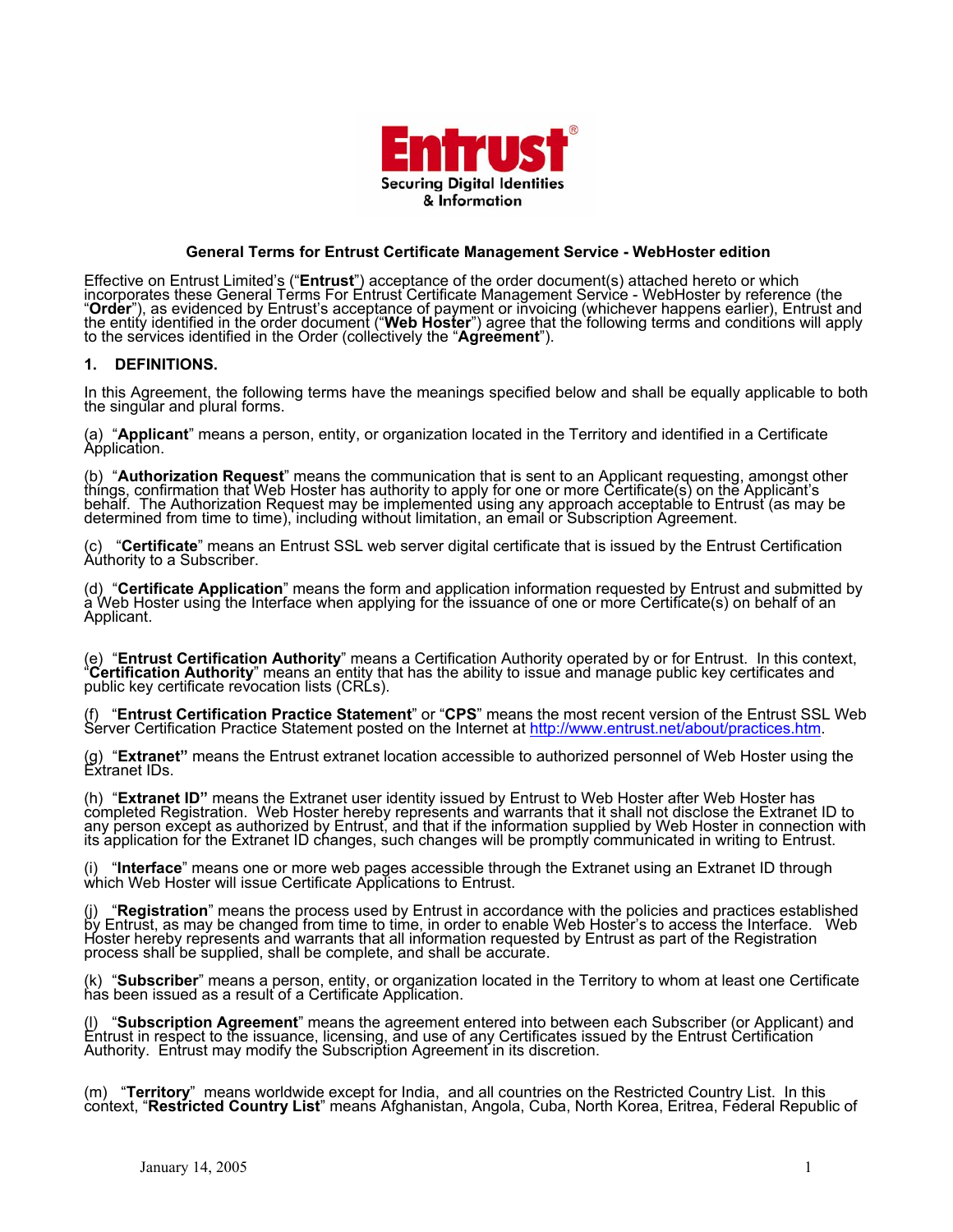Yugoslavia (Serbia and Montenegro), Iran, Iraq, Liberia, Libya, Myanmar, Rwanda, Sierra Leone, Syria and<br>Sudan. Entrust may update the Restricted Country List at any time.

# **2. LICENSE**

Subject to the terms and conditions of this Agreement and the Entrust Certification Practice Statement, Entrust heréby grants to Web Hoster, and Web Hoster hereby accepts, for the term of the Agreement, a non-exclusive,<br>non-transferable, license to (i) use the Interface solely to issue Certificate Applications to Entrust to the exte Entrust has received pre-payment of the applicable fees from Web Hoster for each Certificate; and (ii) install<br>Certificates delivered pursuant to Section 3 of this Agreement on behalf of Subscribers to whom such Certificat are issued provided that such Subscriber has consented to the Subscription Agreement and the Authorization<br>Request.

# **3. DUTIES OF ENTRUST**

Subject to Web Hoster's compliance with this Agreement and provided that (i) Web Hoster has successfully<br>completed Registration; (ii) Entrust receives a Certificate Application from Web Hoster in a form approved by<br>Entrust Certificates to such Applicant, Entrust shall place such Entrust Certificate(s) in the Entrust repository for retrieval by the Web Hoster.

### 4. **PRICE, PAYMENT AND TAXES**

(a) **Fees.** Web Hoster shall pre-pay to Entrust the fees set forth in the Order before the rights of Web<br>Hoster granted pursuant to Section 2, and the duties of Entrust described in Section 3, arise. Except for<br>the fees an

For the stand of apply. In the event that any fees payable are not paid when due, Web Hoster shall be<br>subject to a late fee at the lesser of the rate of one percent (1%) per month, or the maximum rate<br>permitted by law, on

### **5. DISCLAIMER OF WARRANTIES**

**EXEPT AS SPECIFICALLY STATED IN THIS AGREEMENT, ENTRUST MAKES NO REPRESENTATIONS AND GIVES NO WARRANTIES OR CONDITIONS, WHETHER EXPRESS, IMPLIED, STATUTORY, BY USAGE OF TRADE, OR OTHERWISE, AND ENTRUST SPECIFICALLY DISCLAIMS ANY AND ALL REPRESENTATIONS, WARRANTIES, AND CONDITIONS OF MERCHANTABILITY, NON-INFRINGEMENT, TITLE, SATISFACTORY QUALITY, OR FITNESS FOR A PARTICULAR PURPOSE.** 

# **6. LIMITATION OF LIABILITY**

**NEITHER ENTRUST NOR ANY OF ITS AFFILIATES, SUBCONTRACTORS, AGENTS, SUPPLIERS, EMPLOYEES, OR DIRECTORS SHALL BE LIABLE FOR ANY INCIDENTAL, SPECIAL, PUNITIVE,**  EXEMPLARY, INDIRECT, RELIANCE, OR CONSEQUENTIAL DAMAGES (INCLUDING, WITHOUT<br>LIMITATION, DAMAGES FOR LOSS OF BUSINESS OPPORTUNITIES, LOSS OF GOODWILL, LOSS OF PROFITS, BÚSINESS INTERRUPTION, LOSS OF DATA, LOST SAVINGS OR OTHER SIMILAR LOSS),<br>WHETHER ARISING FROM CONTRACT (INCLUDING FUNDAMENTAL BREACH), TORT (INCLUDING<br>NEGLIGENCE) OR ANY OTHER THEORY OF LIABILITY. NEITHER PARTY **TO THE OTHER AS A RESULT OF NONRENEWAL OR TERMINATION OF THIS AGREEMENT IN RESPECT OF ANY CERTIFICATE PRODUCT OR IN ITS ENTIRETY, INCLUDING BUT NOT LIMITED TO CLAIMS FOR COMMERCIAL INDEMNITY, LOSS OF INVESTMENT, LOSS OF SHARE VALUE, OR LOSS OF INVESTMENT.** 

**IN NO EVENT SHALLTHE TOTAL CUMULATIVE LIABILITY OF ENTRUST OR ITS AFFILIATES TO WEB HOSTER ARISING OUT OF OR RELATING TO THIS AGREEMENT OR ANY PRODUCTS OR SERVICES PROVIDED BY ENTRUST HEREUNDER, EXCEED THE CUMULATIVE AMOUNTS PAID BY WEB HOSTER TO ENTRUST ("CUMULATIVE DAMAGE CAP"). THIS LIMITATION SHALL APPLY REGARDLESS OF THE NUMBER OF TRANSACTIONS, DIGITAL SIGNATURES, OR CAUSES OF ACTION ARISING OUT OF OR RELATED TO THIS AGREEMENT OR ANY PRODUCTS OR SERVICES PROVIDED UNDER THIS AGREEMENT. THE FOREGOING LIMITATIONS SHALL APPLY TO ANY LIABILITY WHETHER BASED IN**  CONTRACT (INCLUDING FUNDAMENTAL BREACH), TORT (INCLUDING NEGLIGENCE) OR ANY OTHER<br>THEORY OF LIABILITY, INCLUDING ANY DIRECT, INDIRECT, SPECIAL, PUNITIVE, EXEMPLARY, **CONSEQUENTIAL, RELIANCE OR INCIDENTAL DAMAGES.**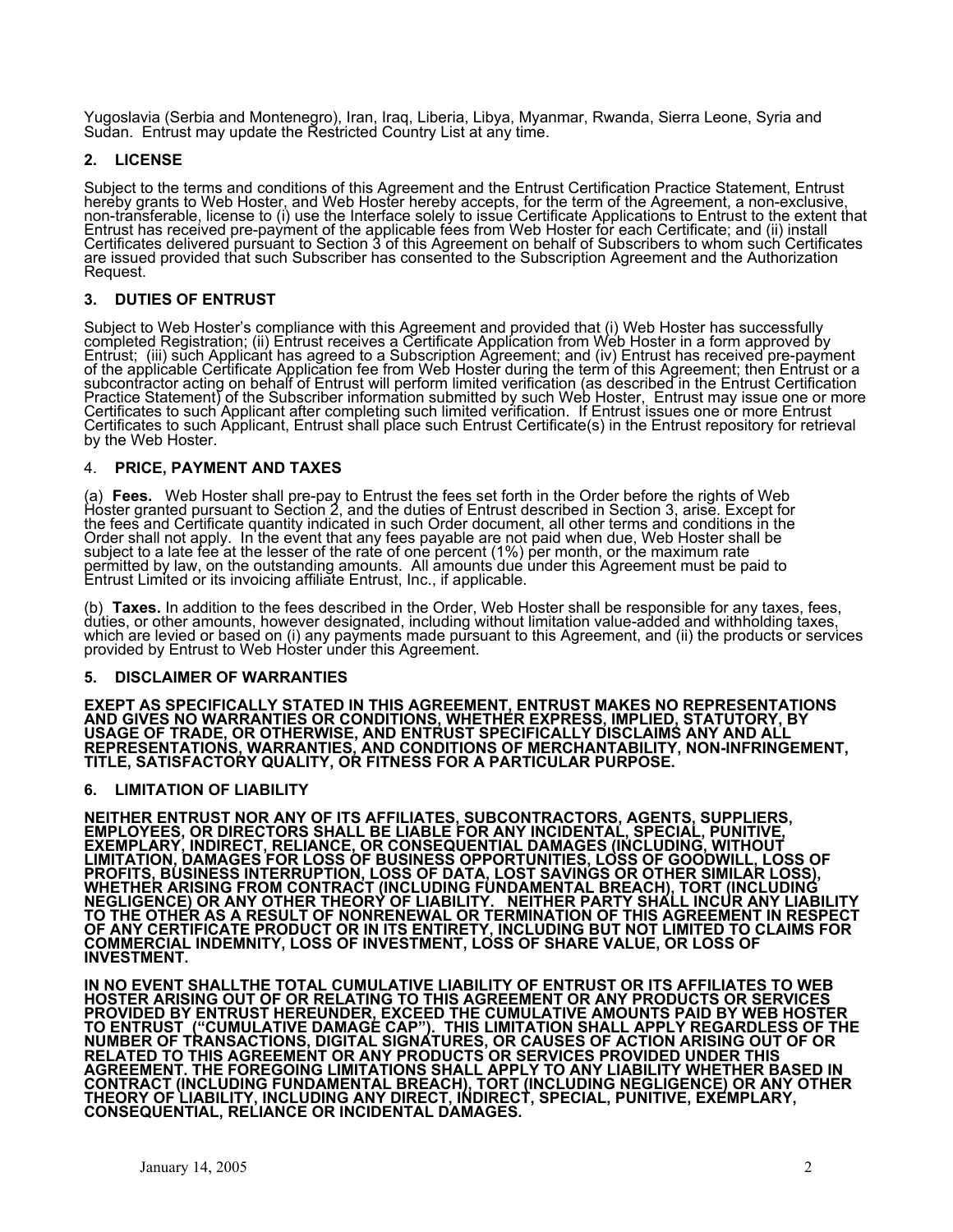#### **THE FOREGOING LIMITATIONS SHALL APPLY NOTWITHSTANDING THE FAILURE OF ESSENTIAL PURPOSE OF ANY LIMITED REMEDY STATED HEREIN AND EVEN IF A PARTY HAS BEEN ADVISED OF THE POSSIBILITY OF THOSE DAMAGES.**

# **7. TERM AND TERMINATION**

(a) Term. This Agreement shall commence as of the effective date indicated at the start of this Agreement and shall remain in effect for a period twelve (12) months following acceptance of the Order or any subsequent order

(b) **Termination**. Either party may terminate this Agreement immediately if the other party: (a) assigns or attempts to assign this Agreement or any rights hereunder to a third party except as permitted by this Agreement,

(c) **Survival**. The rights and obligations of the Parties under Sections 1, 4, 5, 6, 7(c) and 8 of this Agreement shall survive the termination or expiration of this Agreement. Any payment obligations that have accrued pri

### **8. MISCELLANEOUS**

(a) **Nature of Obligations Between Parties**. This Agreement will not constitute, create or in any way be interpreted as a joint venture, partnership or formal business organization of any kind. No party will have the right Hoster make any representations or warranties on behalf of Entrust. No profits, losses, or costs will be shared under any provision of this Agreement.

(b) **Notices.** In any case where any notice or other communication is required or permitted to be given<br>hereunder, such notice or communication shall be in writing and (a) personally delivered, (b) sent by international<br>ai

If to Web Hoster: the address/fax number indicated in the Order;

If to Entrust:

ENTRUST LIMITED 1000 Innovation Drive, Ottawa, Ontario Canada. K2K 3E7

Attention: Contracts Department Fax: (613) 270-3068 Tel: (613) 270-3400

All such notices or other communications shall be deemed to have been given and received (i) upon receipt if<br>personally delivered, (ii) when delivery is confirmed if sent by international air courier service, or (iii) the

(c) **Choice of Law.** This Agreement and the rights and obligations of the Parties hereunder shall be governed<br>by and construed <u>i</u>n accordance with the laws of the Province of Ontario, Canada without reference to its provisions on conflict of laws. The Parties waive any right to a jury trial with respect to any action brought in<br>connection with this Agreement. The application of (i) the United Nations Convention on Contracts for the International Sale of Goods; (ii) the 1974 Convention on the Limitation Period in the International Sale of Goods; and (iii) the Protocol amending the 1974 Convention, done at Vienna April 11, 1980; are expressly excluded.

(d) **Choice of Forum**. The Federal and Provincial Courts in Ottawa, Ontario, Canada shall have exclusive jurisdiction over any legal action or proceeding arising out of or relating to this Agreement.

(e) I**nterpretation.** This Agreement shall be fairly interpreted in accordance with its terms without any strict<br>construction in favor of or against either party and that ambiguities shall not be interpreted against the pa Agreement, including the schedules attached hereto, and also including the Entrust Certification Practice